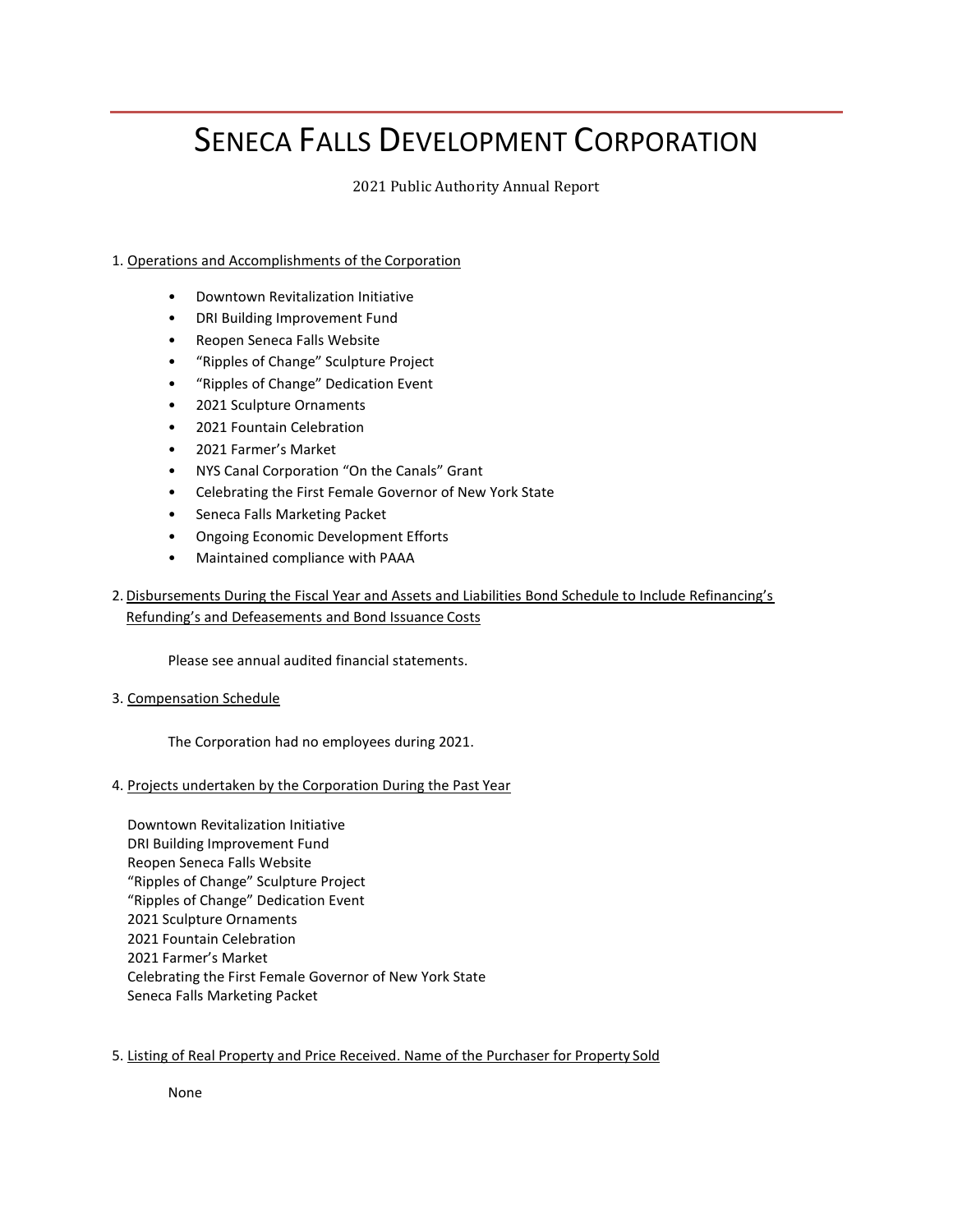#### 6. Internal Control Assessment

Judith Selover audited the Seneca Falls Development Corporation's financial statements and the related notes to the financial statements in accordance with the auditing standards generally accepted in the United States of America and the standards applicable to the financial audits contained in Government Auditing Standard issued by the Comptroller General of the United States as of and for the year ended December 31, 2021. The report, including an opinion on the statements, was issued March 18, 2022.

### 7. Mission Statement and Performance Measurement Report

Mission and Measurement report is available on the SFDC website.

#### 8. Financial Reports: Audited Financials in Accordance with GAAP per section 2 (10) of State Finance Law

See 2021 Annual Audited Reports on the SFDC website.

9. Grant and Subsidy Programs

None.

# 10. Operating and Financial Risks

The SFDC's funding is wholly from the Town of Seneca Falls with the exception of some funding received exclusively for the Farmers' Market. If the Town of Seneca Falls does not provide funding, the SFDC will be unable to achieve its stated objectives unless other sources are identified. In the present economy, alternative funding sources are scarce, and none have been identified.

# 11. Current Ratings for Bonds and Changes in Ratings

None.

# 12. Long-Term Liabilities Leases and Employee Benefit Plans

None.

# 13. Biographical Information for All Members and SpecifiedEmployees

Jerry Goodenough; Board Chair Kristin Grillone; Vice-Chair Doug Avery; Treasurer Jessica Lorenzetti; Secretary Christine VanDeusen; Board Member

# **Town Council Representatives:**

Supervisor Mike Ferrara Kaitlyn Laskoski; Board Member

### 14. Description of All Real Property Exceeding \$15,000 Acquired or Disposed

The Corporation owns no Real Property.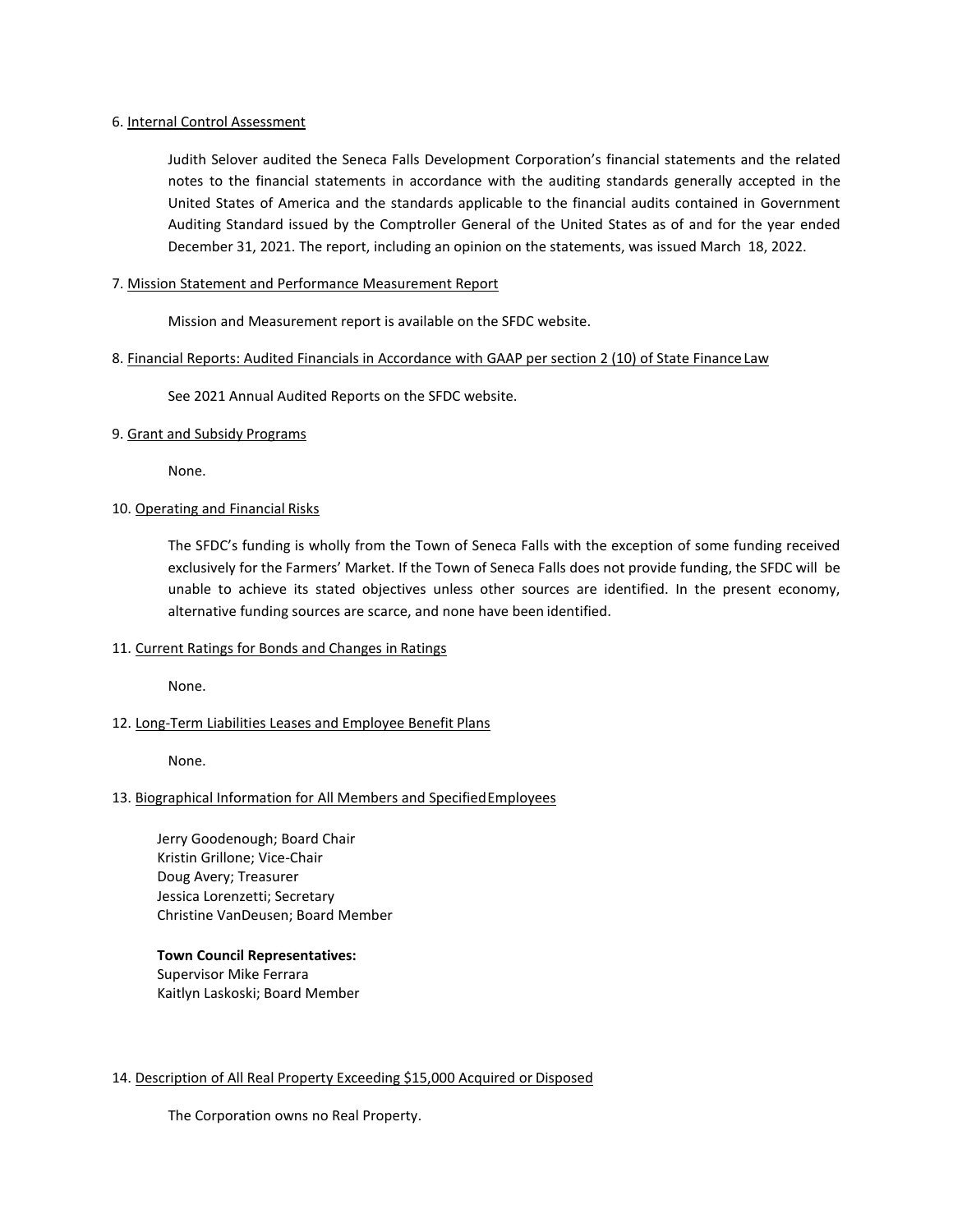#### 15. Corporation Investments

The Corporation had no investments in 2021.

16. The Price Paid and Name of the Seller for All Property Bought by the Corporation

The Corporation purchased no Real Property in 2021.

#### 17. Authority's Enabling Legislation

Section 1411 of the NYS Not-for-Profit Law.

#### 18. Description of the Corporation, Major Corporation Units and Subsidiaries

The Corporation exists to create or stimulate economic and community development in the Town of Seneca Falls through the planning and implementation of programs, projects, and activities. The Corporation has no subsidiaries.

### 19. Number of Employees

The Corporation had no employees in 2021.

# 20. Corporation's Charter and By-Laws

SFDC Certificate of Incorporation, as amended, and By-Laws are on the SFDC website.

21. List of Material Operations and Program Changes During the Reporting Year

The Corporation operated in a limited fashion during 2021 and continued to support the Seneca Falls Farmers Market. A contract with an independent contractor was continued to perform some of the key roles of the Executive Director position.

#### 22. A 4-Year Financial Plan

The Corporation's Five-Year financial plan (Budget for 2021-2025) is on SFDC website.

#### 23. Current and Projected Capital Budget

None.

# 24. Operating Budget Report including an Actual Versus Estimated Budget Description

**The overview of 2021 operating results as compared to budget:**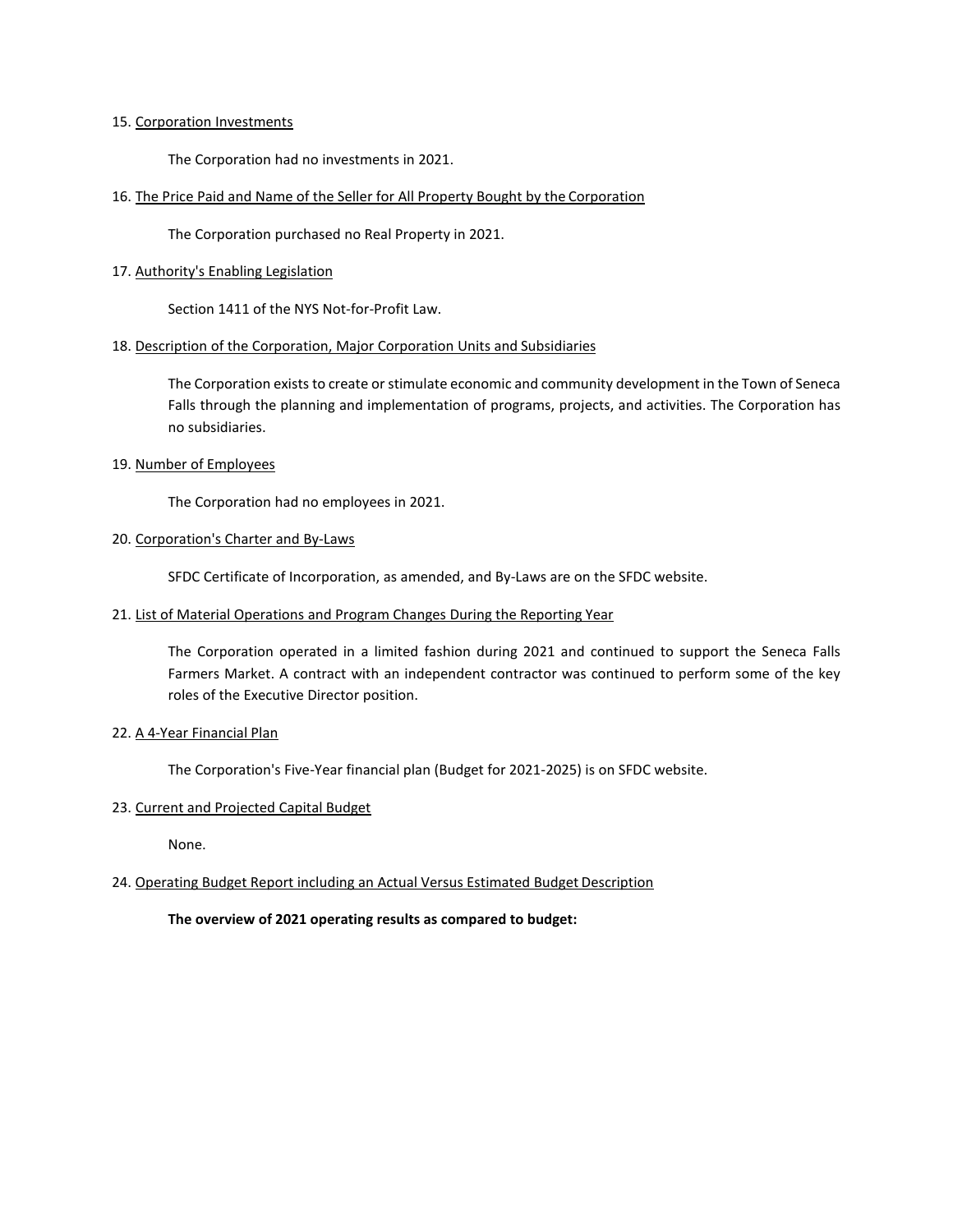| <b>SFDC Budget</b>                  |         |          |          |          |          |
|-------------------------------------|---------|----------|----------|----------|----------|
|                                     | 2020    | 2021     | 2022     | 2023     | 2024     |
| <b>OPERATING REVENUES</b>           |         |          |          |          |          |
| <b>Farmers Market Booth Rentals</b> | 1,360   | 1,680    | 2,100    | 2,100    | 2,100    |
| <b>Other Operating Revenue</b>      |         |          |          |          |          |
| <b>Total Operating Revenues</b>     | 1,360   | 1,680    | 2,100    | 2,100    | 2,100    |
| <b>NON-OPERATING REVENUES</b>       |         |          |          |          |          |
| <b>Ornament Sales</b>               | 3,000   | 8,500    | 500      | 8,500    | 500      |
| Interest Income                     | 300     | 300      | 300      | 300      | 300      |
| <b>Town Contribution</b>            | 55,000  | 55,560   | 56,670   | 57,800   | 58,960   |
| State/Federal Grants                | 1,000   |          |          |          |          |
| <b>Corporate Contributions</b>      |         | 2,000    |          |          |          |
| Other Non-Operating Revenue         |         |          |          |          |          |
| <b>Total Non-Operating Revenues</b> | 59,300  | 66,360   | 57,470   | 66,600   | 59,760   |
| <b>TOTAL REVENUES</b>               | 60,660  | 68,040   | 59,570   | 68,700   | 61,860   |
|                                     |         |          |          |          |          |
| <b>OPERATING EXPENSES</b>           |         |          |          |          |          |
| <b>Farmers Market Manager</b>       | 3,000   | 1,800    | 1,850    | 1,900    | 1,950    |
| Farmers Market Admin (CCE)          | 800     | 800      | 850      | 850      | 850      |
| <b>Farmers Market Insurance</b>     | 560     | 580      | 600      | 620      | 640      |
| <b>Farmers Market Marketing</b>     | 1,800   | 1,500    | 1,500    | 1,500    | 1,500    |
| Professional Fees (Audit/Legal)     | 1,500   | 1,500    | 1,500    | 1,500    | 1,500    |
| Consultant                          | 55,000  | 56,160   | 57,280   | 58,430   | 59,600   |
| D&O Insurance                       | 1,000   | 1,030    | 1,060    | 1,090    | 1,120    |
| <b>Advertising &amp; Marketing</b>  | 500     | 250      | 250      | 250      | 250      |
| Software & Subscriptions            | 200     | 200      | 200      | 200      | 200      |
| Supplies                            | 500     | 300      | 300      | 300      | 300      |
| <b>Other Operating Expenses</b>     |         |          |          |          |          |
| <b>Total Operating Expenses</b>     | 64,860  | 64,120   | 65,390   | 66,640   | 67,910   |
| <b>NON-OPERATING EXPENSES</b>       |         |          |          |          |          |
| Ornaments                           | 250     | 5,000    | 250      | 5,000    | 250      |
| Events & Programs                   |         |          |          |          |          |
| <b>Other Non-Operating Expenses</b> | 250     | 250      | 250      | 250      | 250      |
| <b>Total Non-Operating Expenses</b> | 500     | 5,250    | 500      | 5,250    | 500      |
| <b>Total expenses</b>               | 65,360  | 69,370   | 65,890   | 71,890   | 68,410   |
|                                     |         |          |          |          |          |
| (Deficit) Surplus                   | (4,700) | (1, 330) | (6, 320) | (3, 190) | (6, 550) |

# 25. Analysis and Measurement of Financial and Operating Performance

The full analysis is available on the SFDC website.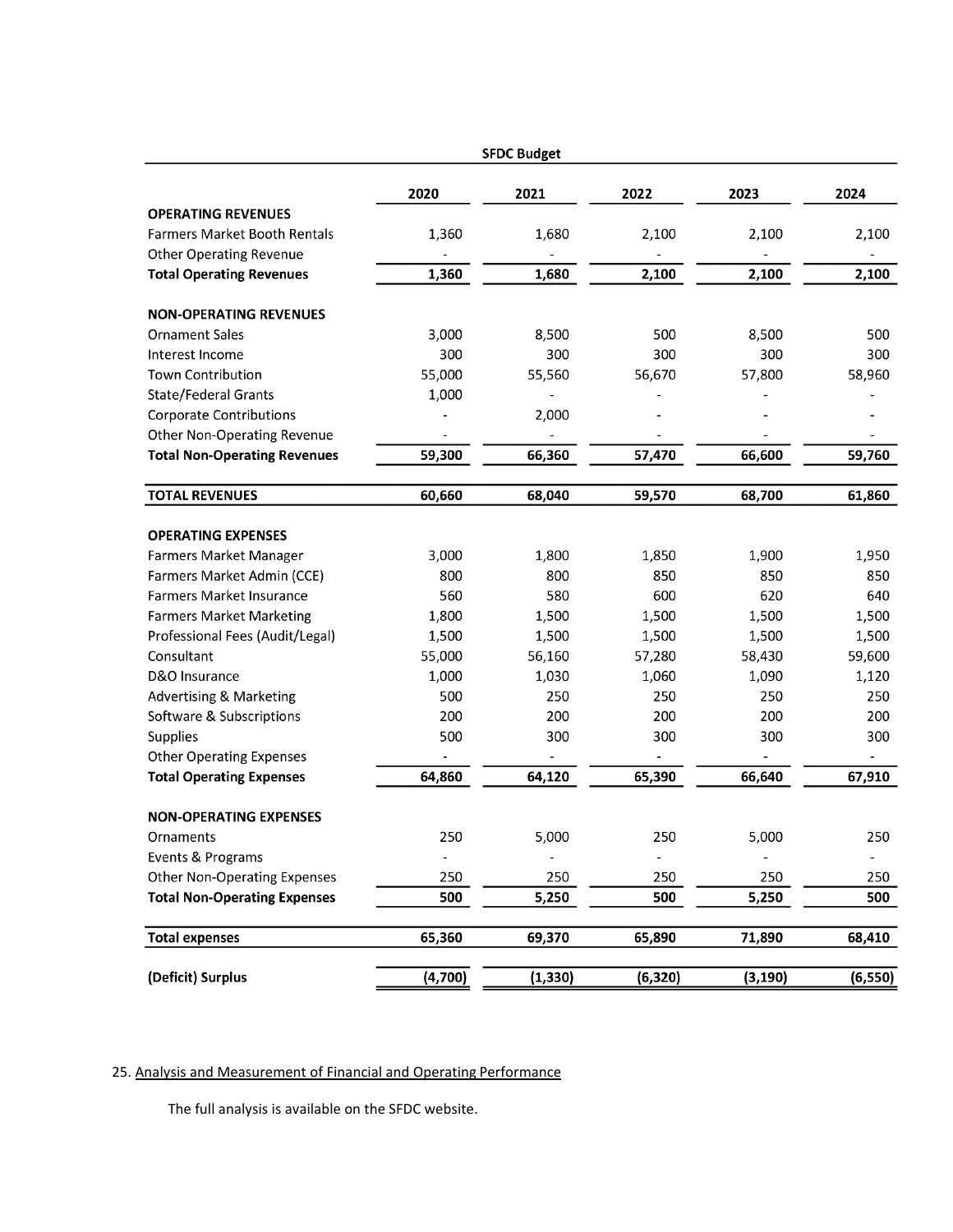#### 26. Description of Its Board Structure. Names of Committees and Committee Members

The Seneca Falls Development Corporation has a seven-member board, including one ex-officio position (Town Supervisor) and one director selected from the Town Board. The other five directors are independent members solicited from the Town's business community and residents. All positions were filled in 2021, and we are a full 7-member board.

#### Corporation Board members:

As of December 31, 2021, the Board members were:

Joell Murney-Karsten; Board Chair Kristin Grillone; Co-Vice Chair Christine VanDeusen; Co-Vice Chair Doug Avery; Co-Treasurer Jerry Goodenough; Co-Treasurer Jessica Lorenzetti; Secretary

#### **Town Council Representatives:**

Supervisor Mike Ferrara Doug Avery; Treasurer

There are three formal committees of the Corporation: Audit, Finance, and Governance. Committee assignments are made by the Chair annually, at the first Corporation meeting of the year.

#### **Audit Committee Members:**

Chair: Kristin Grillone Mike Ferrara Doug Avery

#### **Finance Committee Members:**

Chair: Doug Avery Jerry Goodenough Kristin Grillone

#### **Governance Committee Members:**

Chair: Jessica Lorenzetti

Christine Van Deusen Mike Ferrara

#### 27. List of Board Meetings and Attendance

Meetings are scheduled monthly as necessary (the Corporation is presently very limited in its operations as noted previously).

#### 28. Board Performance Evaluations

All Directors attended 75% or more of scheduled Board meetings. Committee operations were limited given the Company's limited operations. All directors participated in executive director search and interviews.